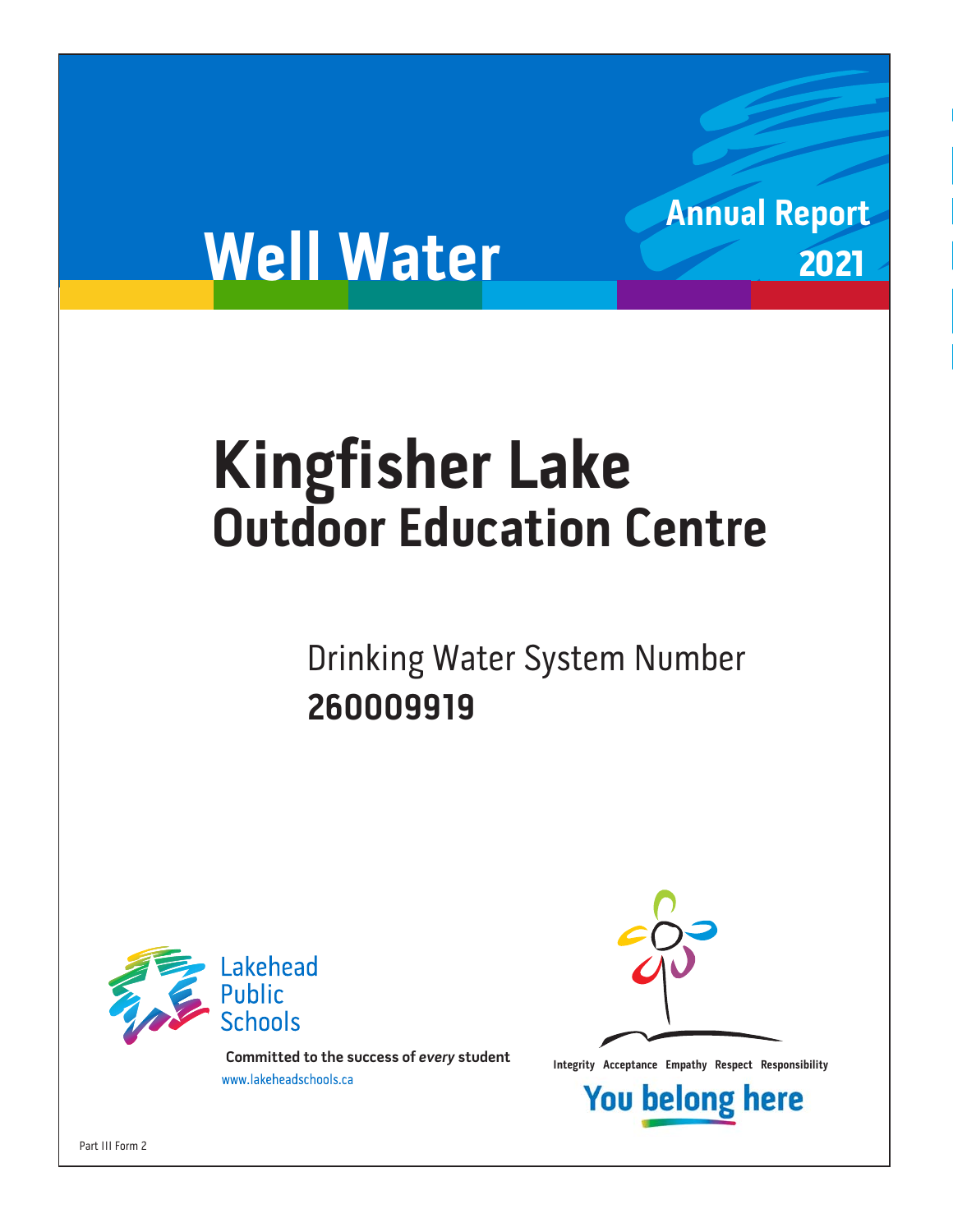# **ANNUAL WELL WATER REPORT**

#### **LAKEHEAD DISTRICT SCHOOL BOARD**

#### **KINGFISHER OUTDOOR SCHOOL** In care of **C.D. Howe School, 30 Wishart Cres. THUNDER BAY, ONT. P7A 6G3**

Drinking-water System Number: **260009919**

The Period being reported: **January 1 2021 TO December 31, 2021** Waterworks Type (O. Reg. 170/03): **SMALL NON-MUNICIPAL NON-RESIDENTIAL DESIGNATED FACILILTY**  Population Served: **VARIES**

Maximum flow rate Capacity: **0.42 Litres per second** Is this drinking-water system seasonally operated? **NO** Area serviced by the Drinking-water system: **OUTDOOR SCHOOL**

*The following questions about designated and public facilities are for Small municipal non residential systems only* 

Number of designated facilities served by the drinking-water system: **ONE** Name of each designated facility: **KINGFISHER OUTDOOR SCHOOL** Address of each designated facility - In care of **C.D. Howe School, 30 Wishart Cres. THUNDER BAY, ONT. P7A 6G3**

Interested Authority for each designated facility served: **MINISRTY OF EDUCATION**

#### **1. DESCRIPTION OF THE SYSTEM:**

Source(s) of raw water:

#### ✓ **Groundwater**

 Surface Ground water under direct influence of surface water

If the source is groundwater or GUDI: Groundwater: **Yes**  GUDI: **NO** Number of wells: **ONE**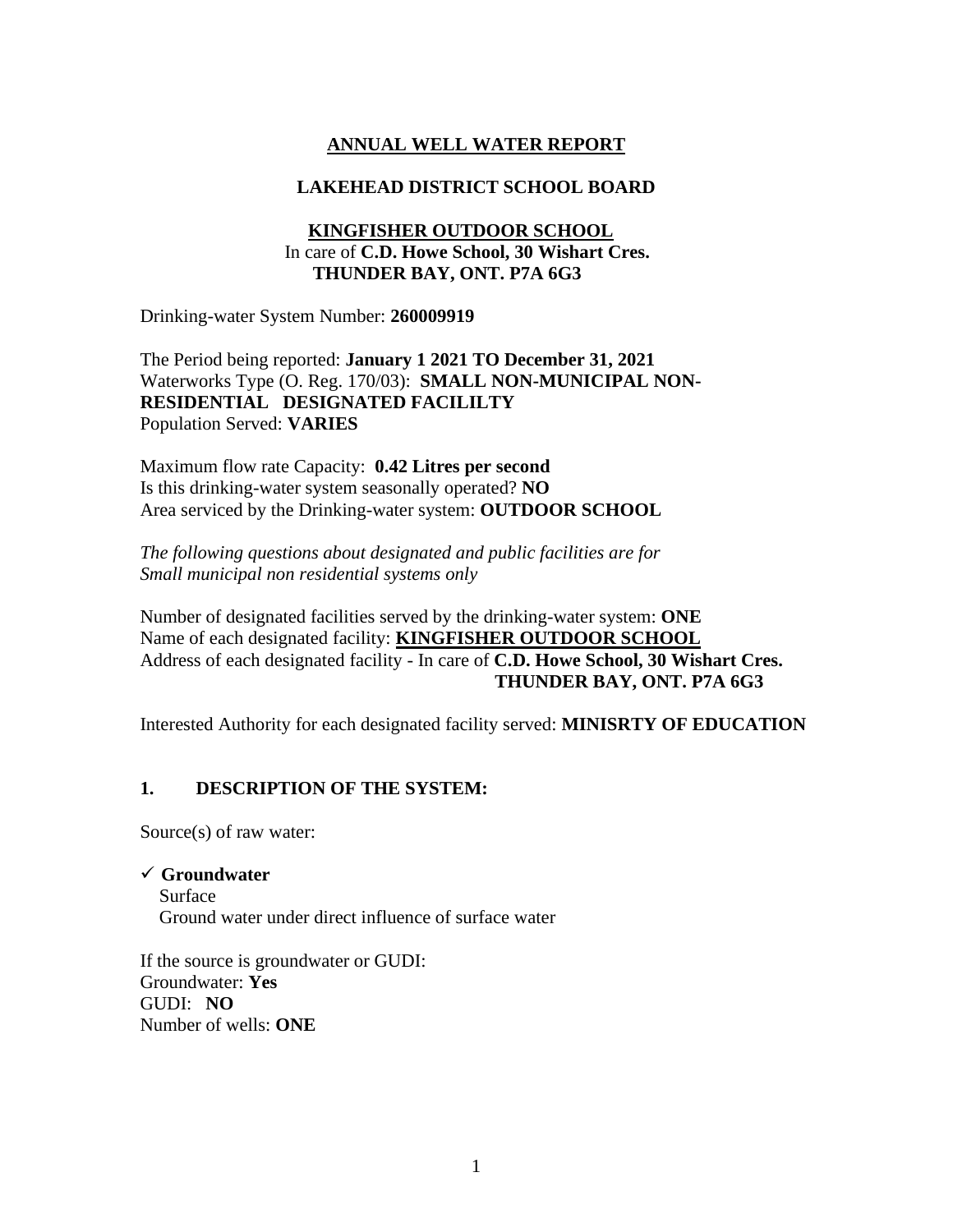Sample location names:

#### Raw: **WELL OUTLET** - **PUMP ROOM** Treated Water Distribution Point: **KITCHEN** List of chemicals used: **CHLORINE**

Does the Drinking-water system have disinfection: **YES**

Disinfection methods: (Check the boxes that apply)

#### ✓ **Chlorination**

- □ Chloramination
- □ Chlorine Dioxide
- □ Ozonation
- □ UltraViolet
- $\Box$  Others Specify

Treatment type: (Check the boxes that apply)

- □ Coagulation
- □ Flocculation
- □ Sedimentation
- □ Filtration
- □ Filter Medium
- □ Membrane Filtration
- □ Membrane Filtration Type
- □ Alkalinity Adjustment
- □ pH Adjustment
- □ Clarifier- Sludge Blanket
- □ Clarifier Upflow
- □ Dissolved Air Flotation
- □ Fluoridation
- □ Iron Sequestering
- □ Softening
- □ Stripping
- ✓ **Taste and Odour Control**
- □ Zebra Mussel Control

#### **2. Adverse Results**

Total number of adverse results during this reporting period for microbiological, chemical, chlorine residual, malfunction of other disinfection equipment, turbidity: For each incident of adverse result please list the following:

No adverse conditions for this reporting period.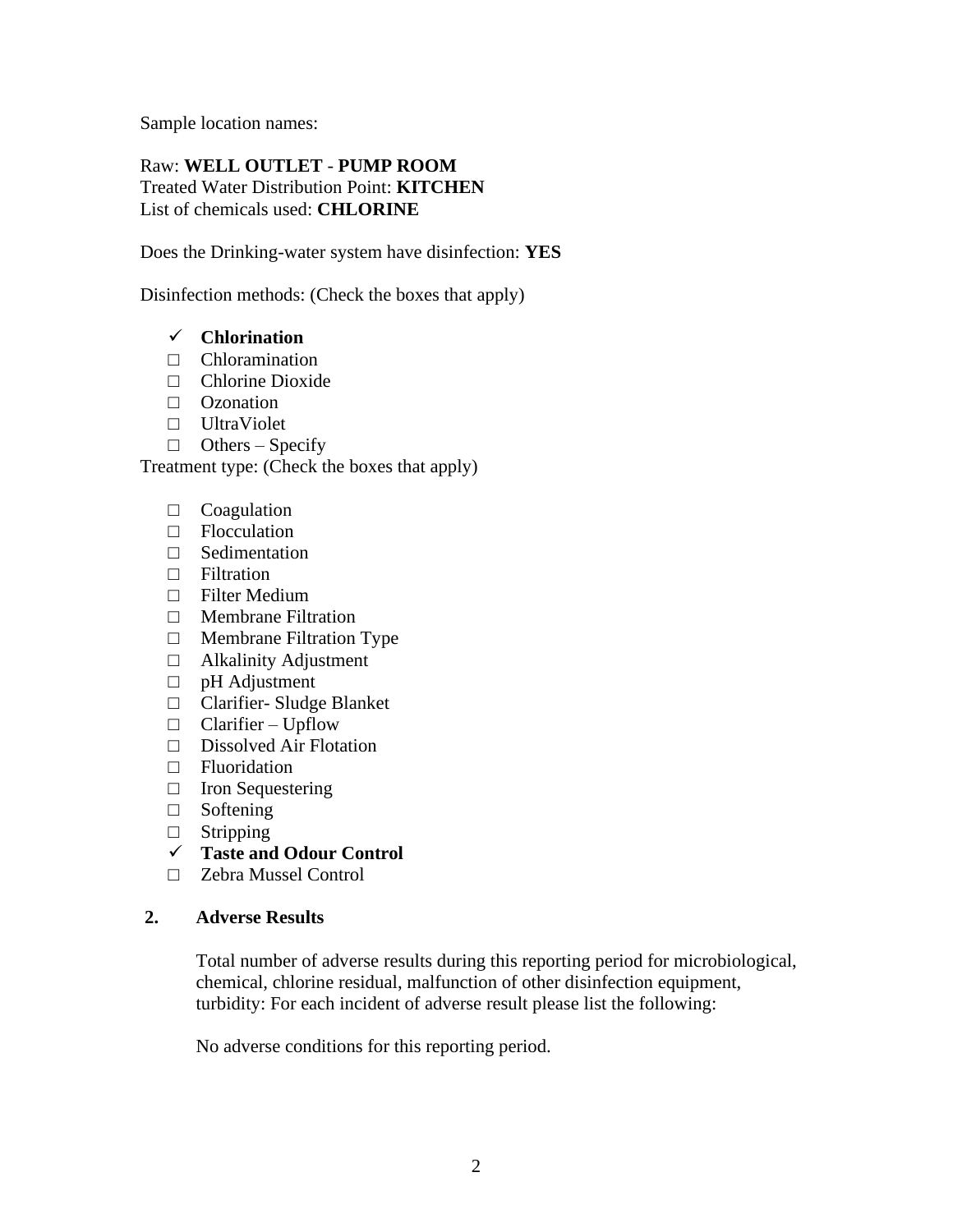# **3. Summary of results**

| <u>Heichobiological parameters.</u> |        |               |                 |                |  |
|-------------------------------------|--------|---------------|-----------------|----------------|--|
| <b>LOCATION</b>                     | Number | Range of      | Range of        | Range of       |  |
|                                     | taken  | E. coli or    | Total coli form | Background     |  |
|                                     |        | Fecal results | results         | or HPC results |  |
|                                     |        | $(Min-Max)$   | $(Min-Max)$     | $(Min-Max)$    |  |
|                                     |        |               |                 |                |  |
|                                     |        |               |                 |                |  |
| Raw                                 |        |               | $\theta$        | <b>ABSENT</b>  |  |
|                                     |        |               |                 |                |  |
| Distribution                        | 11     | <b>ABSENT</b> | <b>ABSENT</b>   | 0 TO 18        |  |
|                                     |        |               |                 |                |  |

*Microbiological parameters:* 

\*Facility closed due to COVID 19 2020 reducing sampling numbers

## **4. Chemical testing done under Schedule 13 or 14 or 15 during the period covered by the report.**

## **a) INORGANIC PARAMETERS (including lead and nitrate and nitrite)**

| Parameter                                                                                                                                                                                                            | Sampling<br>Date                       | Result<br>Value                                                                     |
|----------------------------------------------------------------------------------------------------------------------------------------------------------------------------------------------------------------------|----------------------------------------|-------------------------------------------------------------------------------------|
| Nitrate and Nitrite as N<br>Nitrate-N<br>Nitrite-N<br>Nitrate and Nitrite as N<br>Nitrate-N<br>Nitrite-N<br>Nitrate and Nitrite as N<br>Nitrate-N<br>Nitrite-N<br>Nitrate and Nitrite as N<br>Nitrate-N<br>Nitrite-N | June<br>September<br>December<br>March | 0.111<br>0.111<br>< 0.010<br>0.065<br>0.065<br>< 0.010<br>0.048<br>0.048<br>< 0.010 |
| lead (Pb)<br>1F standing<br>1F flushed<br>1F standing – resample after fixture replacement<br>1F flushed – resample after fixture replacement                                                                        | June 2021                              | 4.5<br>21.2<br>< 1.0<br>< 1.0                                                       |

**5 Year sampling results were completed in 2020. Next 60 month tests are due in 2025.**

# **5. Major Expenses incurred during the period covered by the report**

To install required equipment: **N/A** To repair equipment: **N/A** To replace equipment: **\$12,000**